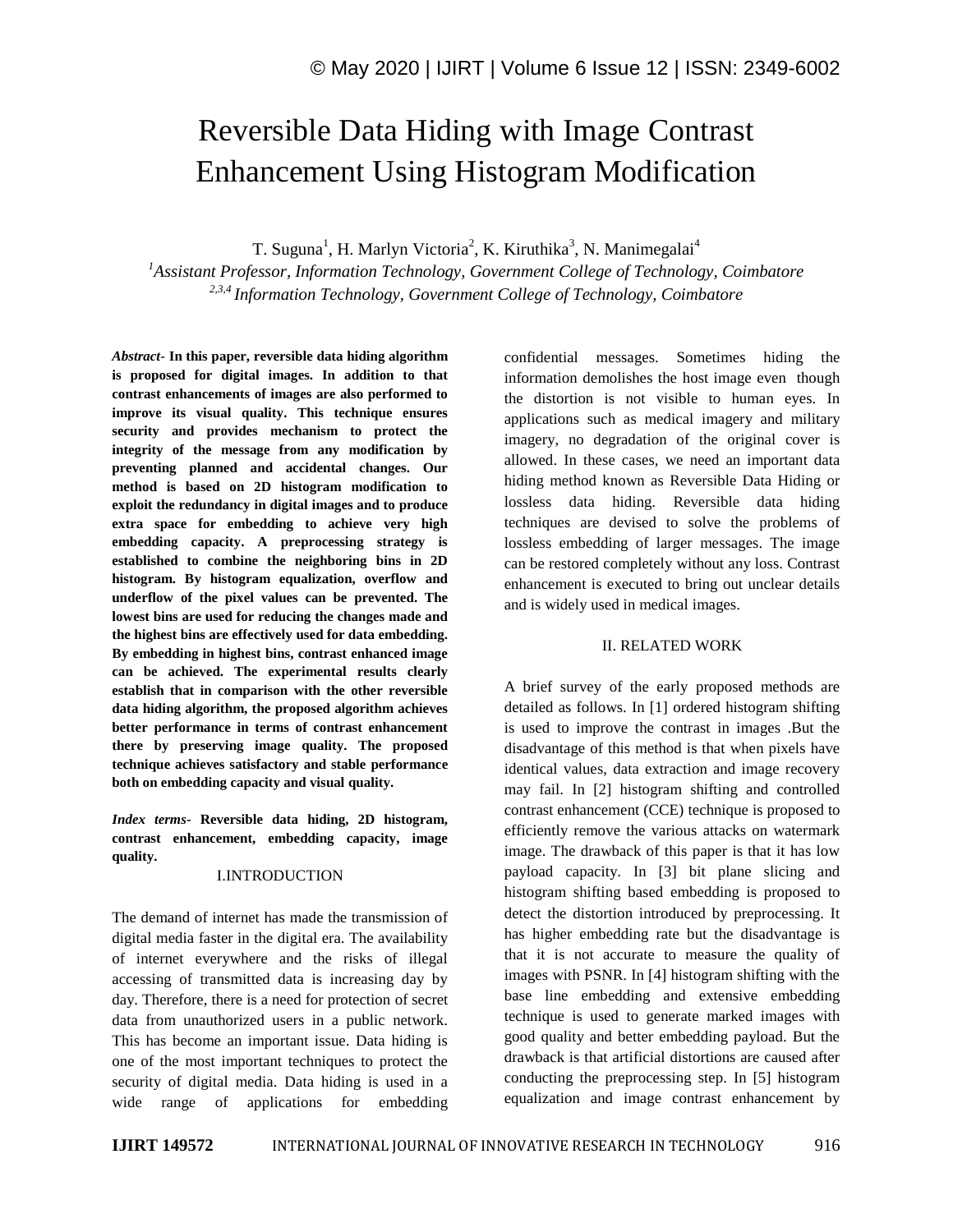reversible data hiding technique is proposed to utilize contextual information around each pixel to enhance the contrast of an input image. The advantage of this technique is that the visual quality can be preserved. The disadvantage is that it does not produce better enhanced images. In [6] Global histogram equalization is a technique used to increase image brightness by making use of the histogram information of the cover image to make its transformation function. Additional storage requirements can be removed in this method. The drawback is that it fails to adapt with the local image brightness features and sometimes image recovery may fail. In [7] Encryption is done using cryptographic algorithm to improve the payload and image quality. The drawback is that it does not give conditional security. In [8] Encryption is done using ciphers and non-overlapping blocks. The advantage of this technique is that we can obtain satisfactory quality of decrypted images and also higher embedding rate. The disadvantage is that it may be subjected to some errors on data extraction and image restoration. In [9] Reversible data hiding using interpolation technique is used, which features minimum distortion and relatively very huge embedding capacity. The drawback is that auxiliary information needs to be separately provided for data extraction. In [10] High capacity reversible data hiding enhanced image algorithm based on multi MSB production is used to embed additional data by multi MSB substitution. This method achieved higher embedding capacity. The drawback is that it is very difficult to distinguish the prediction errors. In[11] Reversible data hiding based on reference pixel and block selection is used to adaptively embed data in the smooth blocks and thus improve the marked image quality with the comparable embedding capacity. This technique may be subjected to high distortion with image recovery being failed. In [12] Adaptive bin selection process and brightness preservation technique is used to achieve highest visual quality. This method can control the embedding distortion in provide sufficient embedding capacity. The disadvantage is that the constraint on choosing the bins to be expanded for data embedding is not relaxed. In [13] Reversible data hiding using control contrast enhancement and Haar integer wavelet transform is used to achieve large embedding capacity. However when a large number of bits is

embedded, it can introduce over-enhanced images with obvious distortion for human visual perception. In [14] The contrast of region of interest (ROI) in medical images can be enhanced to get the foreground contour. This technique is less robust as the hidden data can be lost with image manipulation. In [15] Spatial steganography scheme is proposed in which four least significant bits of the cover image are used to hide secret information and a logistic mapping is employed to scramble cover image before embedding operation. This technique has very less security.

# III. REVERSIBLE IMAGE CONTRAST ENHANCEMENT WITH A 2D HISTOGRAM

# A. Generating 2D Histogram from Image

By scanning the image, the occurrences of every possible pixel value are counted to find the 1D histogram from a gray scale image. The occurrences of two adjacent pixel values are counted to calculate 2D histogram. A pair is formed by taking the pixel and the one to the right of that pixel and the nonoverlapping pixel pairs in the image are scanned one by one. After counting the number of each pair of pixel values, a 2D histogram  $H = {h(0, 0), \cdot \cdot \cdot,$ h(255, 255)} is calculated ,where h(i, j) represents the number of pixel sets with value (i, j) in which i  $\in$  $\{0, \cdots, 255\}, j \in \{0, \cdots, 255\}.$  The 2D histogram is illustrated in two different ways. The non-empty bins are visualized, when illustrated as a mesh and the bin heights are plotted in the 2D plane. A bin in 1dimensional histogram is similar to a row and column of bins in two dimensional histogram with the same pixel value on the right or left of a pixel set, respectively. The non-empty histogram bins are roughly distributed along the diagonal.

# B. Preprocessing

Preprocessing is done to prevent the overflow and underflow of pixel values due to histogram shifting. By embedding a pixel, we can get a watermarked pixel with overflow and underflow values resulting in 256 and -1.To solve this, we can preprocess the pixel values 0 and 255 to 1 and 254.The steps followed here consist of modifying the image before embedding and embed the location map to the payload. The location map is generated and original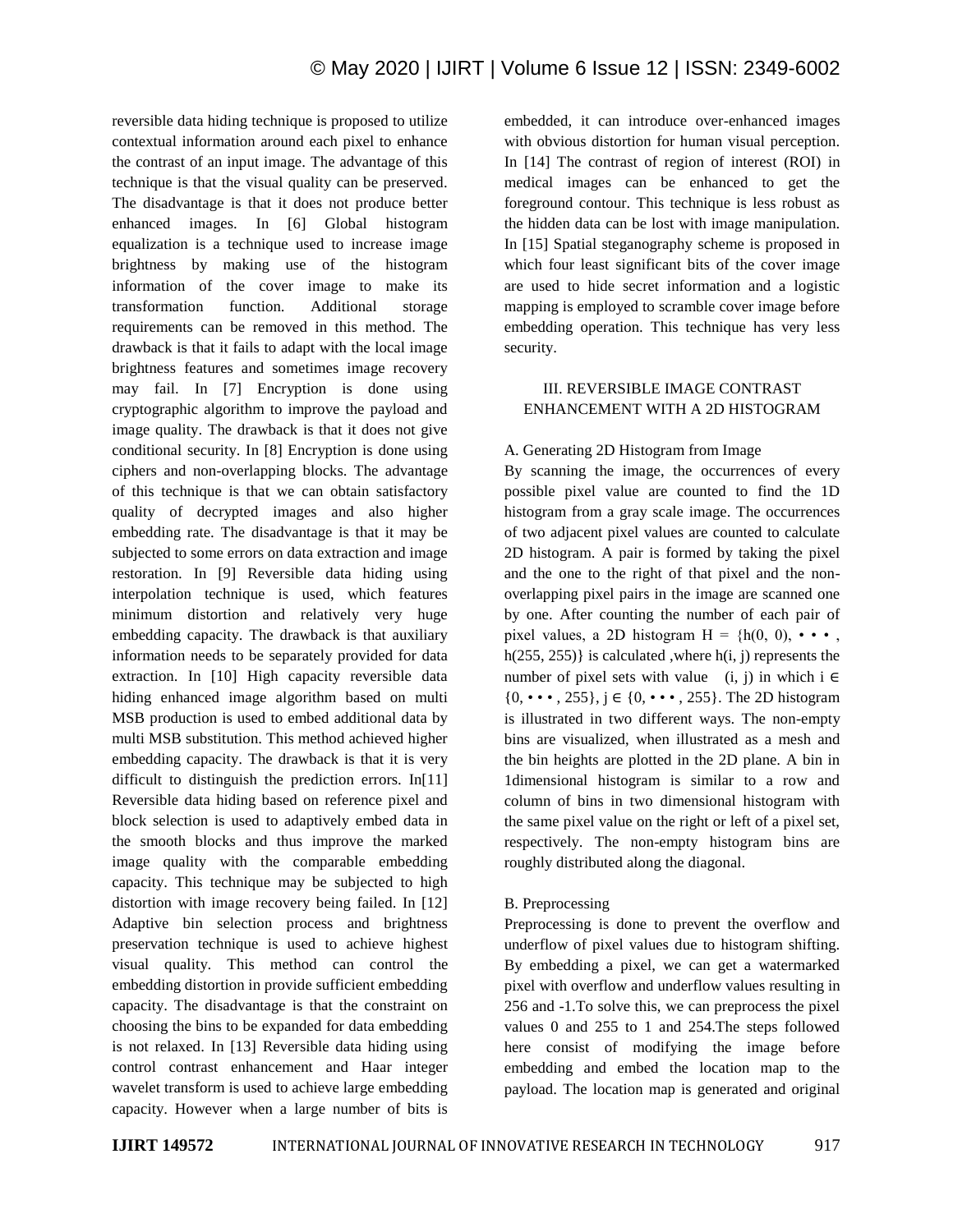pixel po is preprocessed to preprocessing pixel in the following ways:

Scan the image and set the value to avoid overflow and underflow of pixel values.

$$
M_{i} = \begin{cases} 0 & \text{if } p_{o} = 1 \text{ or } 254 \\ 1 & \text{if } p_{o} = 0 \text{ or } 255 \\ 254 & \text{if } p_{o} = 255 \end{cases}
$$
 (1)  

$$
p = \begin{cases} 1 & \text{if } p_{o} = 0 \\ p_{0} & \text{else} \end{cases}
$$
 (2)

Repeat the top mentioned steps until the image is scanned. During the extraction stage, recovery of pixel values 0 and 255 using M is insignificant:

i. Scan the image and set the values.

 $\bigcap$  0 if  $p = 1$  and  $M_i = 1$ 

 $p_0 = 1$  255 if  $p = 254$  and  $M_i = 1$  (3)

ii. Repeat the top mentioned steps until the whole image is scanned.

The location map is compressed losslessly using arithmetic coding and is added to the payload.

### C. *Data Embedding with 2D Histogram*

Even sets are embedded first and then the odd sets. If the sum of the horizontal and vertical position is even, then the pixel is considered to be even, likewise odd if the sum is odd.

Each pixel is embedded twice in the same row, using two estimates namely, the high estimate  $(p_h)$  and low estimate  $(p_1)$ .

The first prediction error histogram is  $p-p<sub>h</sub>$ . One bit is embedded in p using Positive Histogram Shifting:

$$
p = \begin{cases} p + b_1 & \text{if } p - p_h = 0 \\ p + 1 & \text{if } p - p_h > 0 \\ p & \text{else} \end{cases}
$$
 (4)

where  $b_1 \varepsilon \{0,1\}$  is the first message bit and p<sup>'</sup> is the embedded pixel. If the prediction error is 0, only one bit is embedded and the rest of the pixels are shifted by 1 if prediction error is strictly positive.

The second prediction error histogram is  $p^2 - p_1$ . One bit is embedded in p<sup>'</sup> using

Negative Histogram Shifting:

$$
p'' = \begin{cases} p' - b_2 & \text{if } p' - p_1 = 0 \\ p' - 1 & \text{if } p' - p_1 < 0 \\ p' & \text{else} \end{cases}
$$
 (5)

where  $b_2 \varepsilon \{0,1\}$  is the second message bit and p<sup>"</sup> is the embedded pixel. If the prediction error is 0, only one bit is embedded and the rest of the pixels are shifted if prediction error is strictly negative.

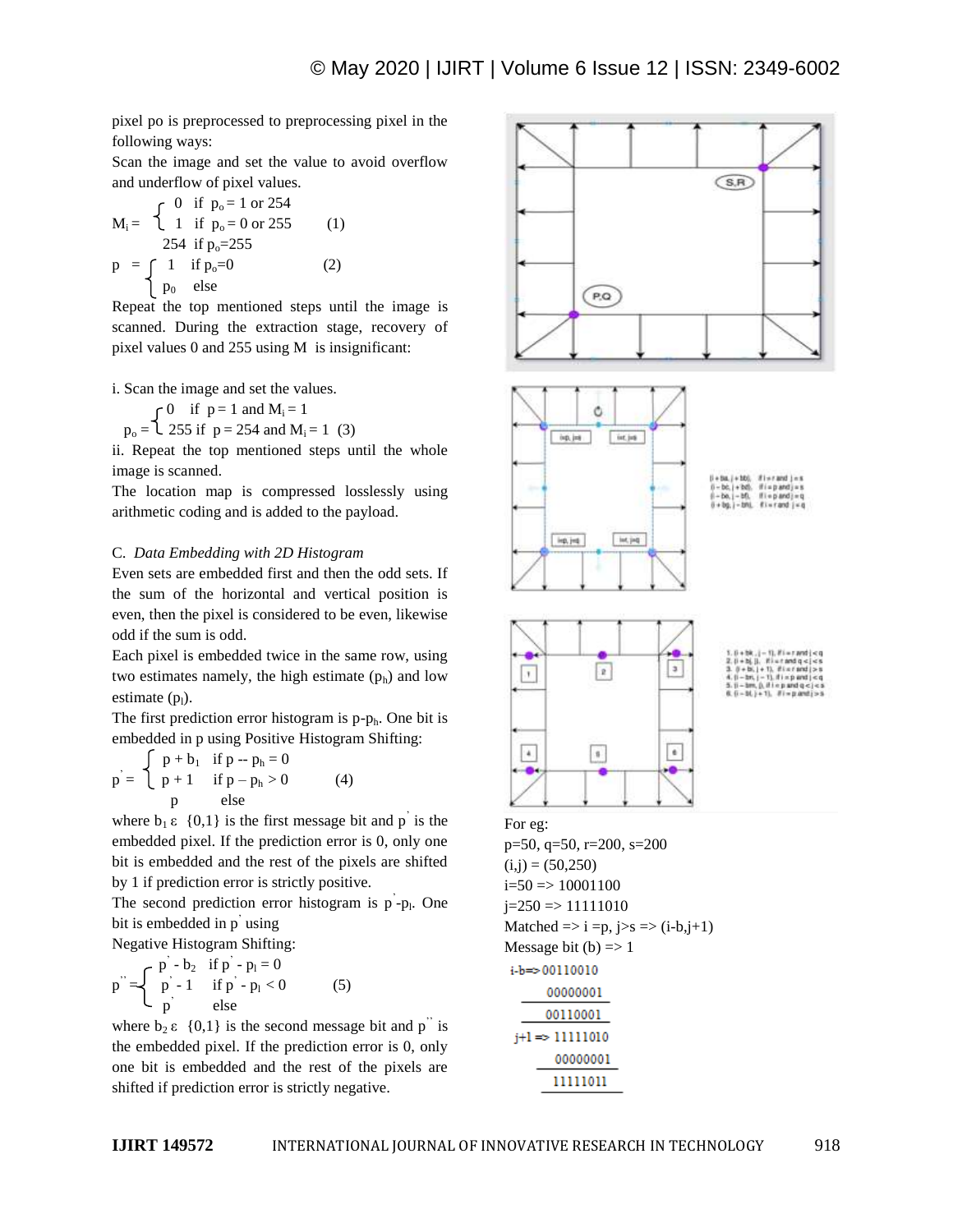

D. Data Extraction and Image Recovery

The steps used in embedding are performed in reverse order for extraction and recovery, odd pixels are recovered first before even pixels. Message bits are extracted using following equation:

$$
b = \begin{cases} 0 & \text{if } p'' - p_1 = 0 \\ 1 & \text{if } p'' - p_1 = -1 \end{cases}
$$
 (6)

$$
b = \begin{cases} 0 & \text{if } p - p_h = 0 \\ 1 & \text{if } p - p_h = 1 \end{cases}
$$
 (7)

Pixels are recovered using the given equations:

$$
p^{2} = \begin{cases} p^{2} + 1 & \text{if } p^{2} - p_{1} < 0 \\ p^{2} & \text{else} \end{cases}
$$
 (8)  

$$
p = \begin{cases} p^{2} - 1 & \text{if } p^{2} - p_{h} > 0 \\ p^{2} & \text{else} \end{cases}
$$
 (9)

The above mentioned steps are repeated for even set. The embedding capacity and the distortion will vary depending on different predictions.





# *E*. *Detailed Procedure of the Proposed Method*

The data embedding along with contrast enhancement of an image consists of the following steps:

Step 1:To generate a two dimensional histogram of image.

Step 2:To perform preprocessing by merging adjacent rows and columns on each side for S times of two dimensional histogram and generating the location map.

Step 3:To append to the payload certain information such as the location map's size, location map and Least Significant bits of t+2 border pixels.

Step 4:To perform the steps (5 - 9) repeatedly for each predictor.

Step 5:To replace the t+2 border pixel Least Significant Bits with the payload length and predictor number.

Step 6: To sort the even pixels. Use Positive Histogram Shifting and then Negative Histogram Shifting to embed the first half of payload.

Step 7: To sort the odd pixels. Use Positive Histogram Shifting and then Negative Histogram Shifting to embed the other half of payload.

Step 8: To calculate the PSNR between original and each of the embedded images.

Step 9: To generate the embedded image with the highest PSNR.

The data extraction and image recovery process of the proposed method consists of the following steps:

Step 1: To collect the t+2 border pixel least significant bits and to extract the predictor number and payload length.

Step 2: To sort the odd pixels. Use Positive Histogram Shifting and then Negative Histogram Shifting to extract the second half of payload.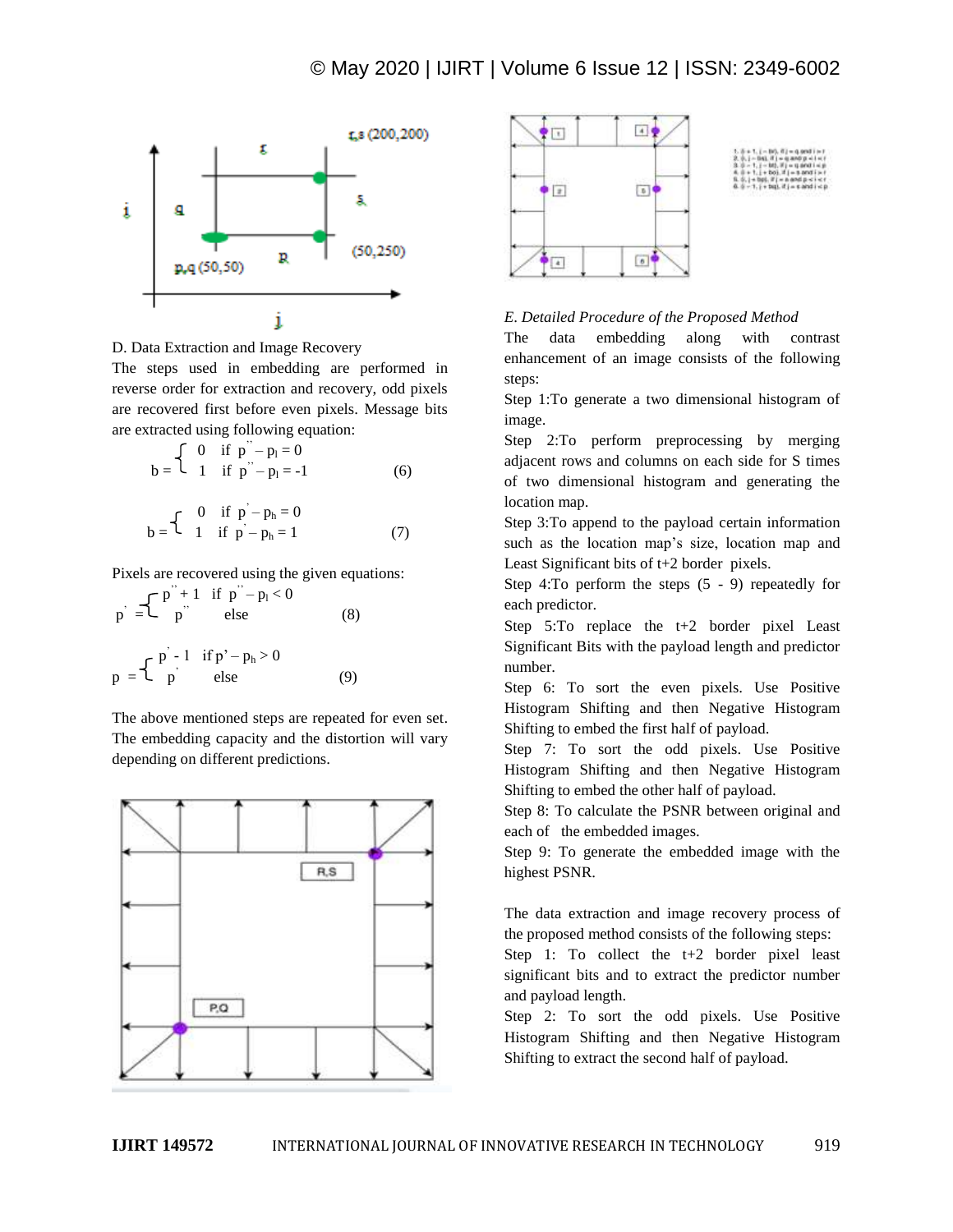Step 3: To sort the even pixels. Use Positive Histogram Shifting and then Negative Histogram Shifting to extract the first half of payload.

Step 4: To replace the t+2 border pixel Least Significant Bits with the original least significant bits.

Step 5: To reverse the pre-processing strategy by uncompressing the location map.

# IV. EXPERIMENTAL SETUP

# *A. Hardware Requirements*

- System : Pentium IV 2.4 GHz.
- Hard Disk : 1 TB
- Ram : 512 Mb.

# *B. Software Requirements*

- Operating system : Windows 10.
- Coding Language : MATLAB
- Tool : MATLAB R 2014

# *C. Dataset*

The USC-SIPI image dataset is a collection of digitized images. It is maintained primarily to support research in image processing, image analysis and machine vision. It contains several 512 x 512 sized color and grey-scaled images.

# V. EXPERIMENTAL RESULTS

# *A. Test Images:*







(Baboon)



**(Lena)**



**(F-16 Aeroplane)**



**(Boat)**

# *B. Output:*

*i. Cover Image*



*ii. Histogram of Cover Image*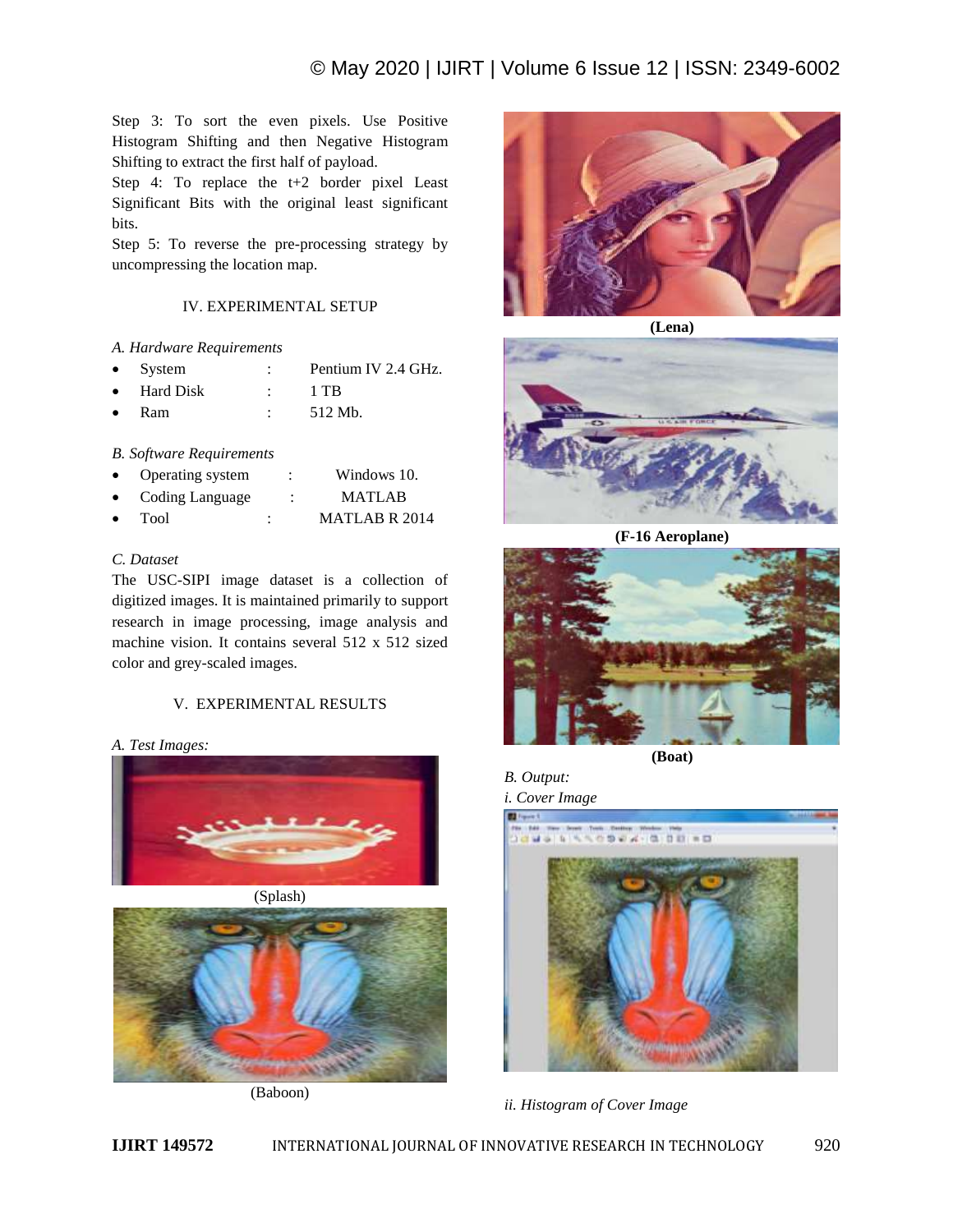# © May 2020 | IJIRT | Volume 6 Issue 12 | ISSN: 2349-6002



# *iii. Embedded Image*



*iv. Histogram of Embedded Image*



#### *C*. *Parameter Setting*

The Mean Square Error (MSE) denotes the squared error between the embedded and the original image. Peak Signal-to-Noise Ratio (PSNR) denotes the ratio between the maximum possible power of a signal and the power of corrupting noise.

The lower the value of MSE, the lower is the error and higher is the PSNR value. The Structural Similarity Index (SSIM) is a detectable metric that quantifies image quality degradation caused by data compression or by losses in data transmission.

| D. Existing Method             |
|--------------------------------|
| For $4.2.03$ tiff (Baboon)     |
| Embedding Capacity-20,000 bits |

TABLE I

| <b>METHOD</b> | <b>MSE</b> | <b>PSNR</b> | <b>SSIM</b> |
|---------------|------------|-------------|-------------|
| <b>LSB</b>    | 0.00075    | 80.607      | 0.99979     |
| [5]           | 0.00958    | 77.859      | 0.92098     |
| <sup>6</sup>  | 0.00991    | 79.859      | 0.94367     |

The above table shows the comparison of MSE (Mean Square Error), PSNR (Peak Signal to Noise Ratio) and SSIM (Structural Similarity Index) between three existing methods. The MSE of LSB method is lesser than other two methods and PSNR and SSIM of LSB is greater than other two methods. Since LSB value is lesser, this approach of image hiding will give less error than other two methods. The Second approach [5] gives lesser MSE, PSNR and SSIM than third method [6]. Since its MSE is lesser than the last approach, this method of hiding text will give less error than the last method. The third method [6] gives the higher MSE than other two methods; this will produce more error while the process of data hiding occurs.

## *E. Proposed Method*

Statistical evaluation (mean) on USC-SIPI images Embedding Capacity- 20,000 bits

| <b>IMAGE</b>  | <b>MSE</b> | <b>PSNR</b> | <b>SSIM</b> |
|---------------|------------|-------------|-------------|
| $4.2.01$ tiff | 0.00010    | 81.0026     | 0.99932     |
| (Splash)      |            |             |             |
| $4.2.03$ tiff | 0.00056    | 82.6136     | 0.99983     |
| (Baboon)      |            |             |             |
| $4.2.04$ tiff | 0.00095    | 79.437      | 0.99973     |
| (Lena)        |            |             |             |
| $4.2.05$ tiff | 0.00095    | 79.569      | 0.99984     |
| $(F-16)$      |            |             |             |
| $4.2.06$ tiff | 0.00022    | 80.5347     | 0.99925     |
| (Boat)        |            |             |             |

The above table describes the MSE, PSNR and SSIM values of five different input images. The images like Splash, Baboon, Lena, F-16 and Boat is taken as input and parameters like MSE, PSNR and SSIM is calculated. The MSE of the proposed method is less than the MSE of the existing methods. The PSNR of the proposed method is higher than the PSNR of the existing methods. So, this method is efficient and will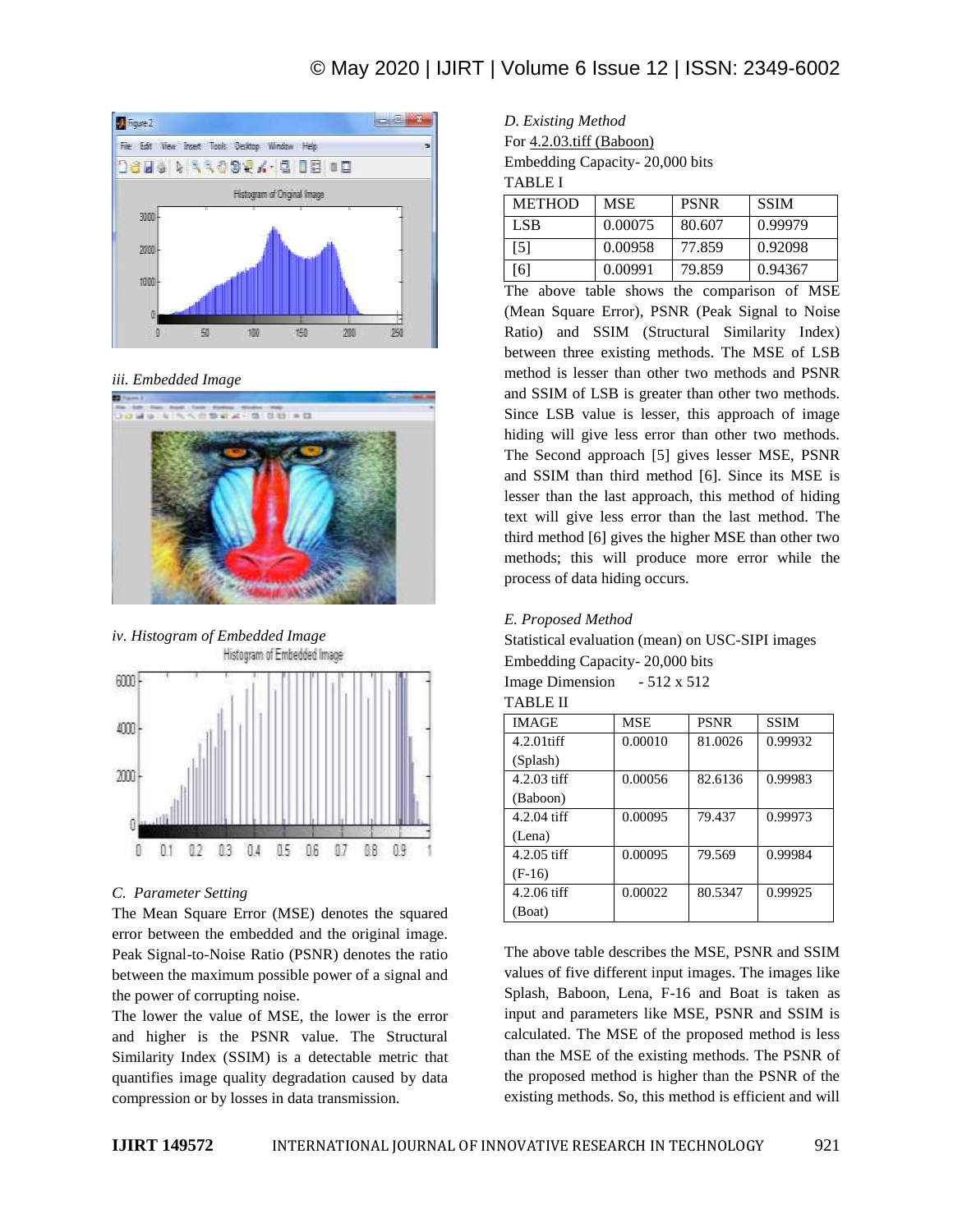give less error while data hiding when compared to the existing methods.



## *F*. *Efficiency of Proposed Method*

## VI. CONCLUSION

In this paper, we have proposed a new reversible data hiding method with image contrast enhancement. We have developed a preprocessing strategy by merging the adjacent rows or columns of bins in twodimensional histogram. The changes that were made during preprocessing have been recorded. Lowest bin height is chosen to be merged with its adjacent row/column to minimize the changes made in bin merging while the highest bins can be expanded for data embedding. Thus a contrast enhanced effect can be obtained with satisfactory image quality. The process of image contrast enhancement can be performed in a lossless manner with the proposed method. The experimental results show that original image can be recovered from its contrast-enhanced versions. Also, the degree of contrast enhancement can be adjusted with respect to many parameters such as PSNR, MSE and SSIM.

### **REFERENCES**

- [1] ZHENXING QIAN, XINPEN ZHANG, "New Framework of Reversible Data Hiding in Encrypted JPEG Bitstreams". IEEE Access (Volume: 7), 2019.
- [2] V.R.VIJAY KUMAR, V.SURESH, "Histogram shifting based Reversible Data Hiding with controlled contrast enhancement". IEEE Third

International Conference on Biosignals, Images and Instrumentation (ICBSII), 2017.

- [3] HUSSAIN, NYEEM, "Reversible Data Hiding with image bit-plane slicing". IEEE 20th International Conference of Computer and Information Technology (ICCIT), 2017.
- [4] QICHAO YING, ZHENXING QIAN, "Reversible Data Hiding with image enhancement using histogram shifting". IEEE Access ( Volume:7) 2019
- [5] HAOTIAN WU, JEANLUC DUGELAY, "Reversible Image Data Hiding with contrast enhancement". IEEE Signal Processing Letters (Volume:22), 2015.
- [6] SUAH KIM, ROLF LUSSI, XIAOCHAO QU, "Automatic contrast enhancement using Reversible Data Hiding". IEEE International Workshop on Information Forensics and Security (WIFS), 2015.
- [7] YU-CHI CHEN, TSUNG HSUAN, HUNG, "A new Reversible Data Hiding in encrypted image based on multi-secret sharing and lightweight cryptographic algorithm". IEEE Transactions on Information Forensics and Security ( Volume: 14 , Issue: 12 , Dec. 2019)
- [8] WEI ZHANG, PING KONG, "Real time Reversible Data Hiding in encrypted images based on hybrid embedding mechanism". Journal of Real-Time Image Processing, 2018.
- [9] SHAOHUA TANG, ZHIYUAN YANG, "High capacity Reversible Data Hiding in encrypted images by bit plane partition and MSB prediction". IEEE Access (Volume: 7), 2019.
- [10]ZHAOXIA YIN, XINPENG ZHANG, "Reversible Data Hiding in encrypted images based on multi-MSB prediction and Huffman Coding". IEEE Transactions on Multimedia (Volume: 22), 2020.
- [11]SIREN CAI, XINLU GUI, "An efficient Reversible Data Hiding scheme based on Reference pixel and Block selection". IEEE 2013 Ninth International Conference on Intelligent Information Hiding and Multimedia Signal Processing, 2013.
- [12]SUAH KIM, ROLF LUSSI, "Reversible Data Hiding with Automatic Brightness preserving contrast enhancement". IEEE Transactions on Circuits and Systems for Video Technology (Volume: 29), 2019.